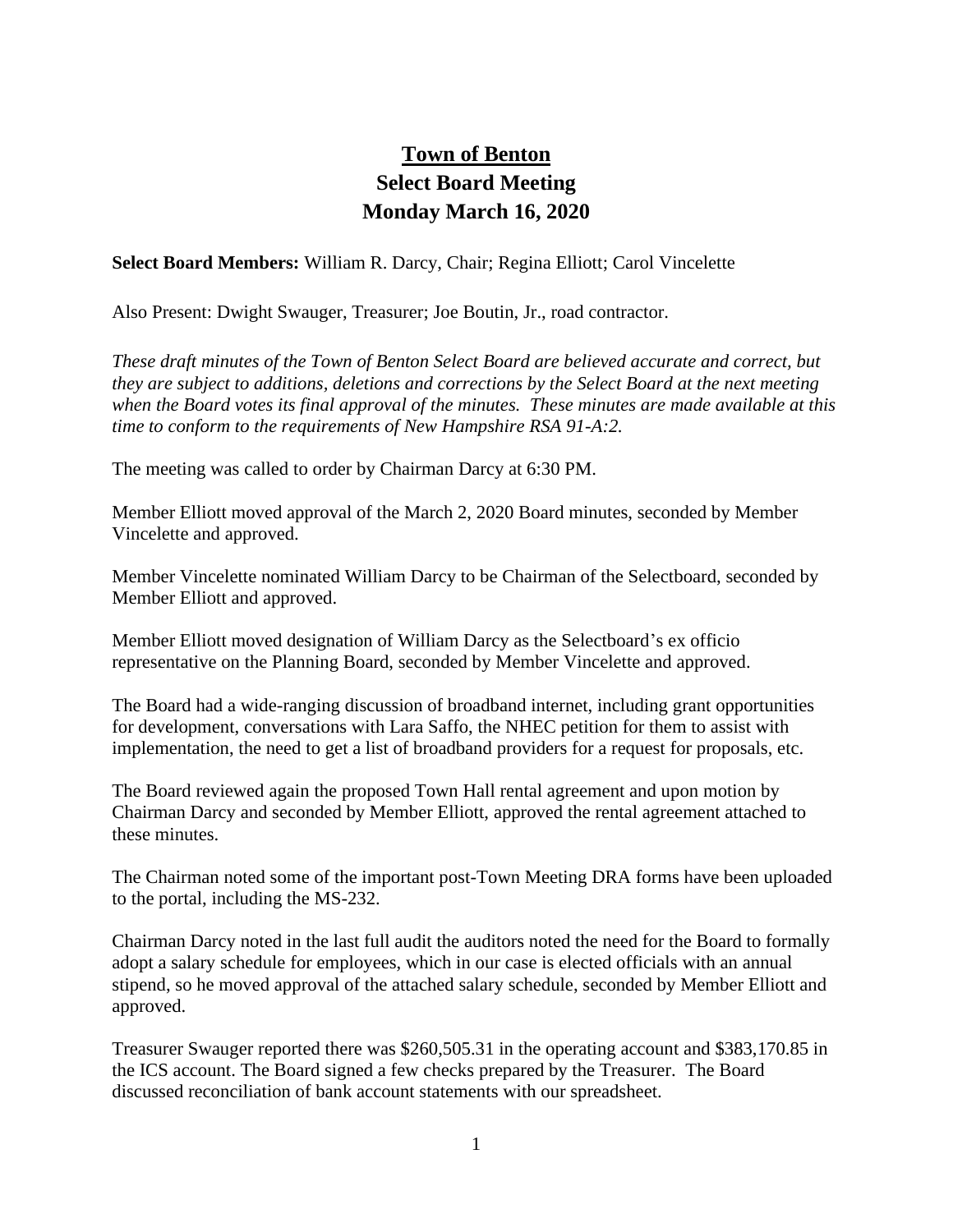The Board held a long discussion of impact of the Wuhan Virus (Covid-19) on Town operations, including consideration of advisories from the NHMA and Attorney General and Governor Sununu's executive orders. Many in town government are in the most vulnerable age group or have challenged immune systems and efforts must be taken to protect them as well as other town residents who participate in town affairs. Remote meeting technologies and methods to process bills and checks without meetings were discussed but no decisions were reached.

The Board discussed Town Meeting follow-up tasks that needed to be accomplished in the year ahead, including an investment policy and implementation of the warrant articles approved at the Town Meeting. One of those tasks was to contract for new tax maps. Chairman Darcy moved that the Selectboard authorize the Tax Collector to contract with a vendor for new tax maps for a sum not exceeding \$1,000. The motion was seconded by Member Elliott and approved.

The Board was presented with an application for an elderly tax exemption from a town resident.

The meeting was adjourned at 7:24 PM.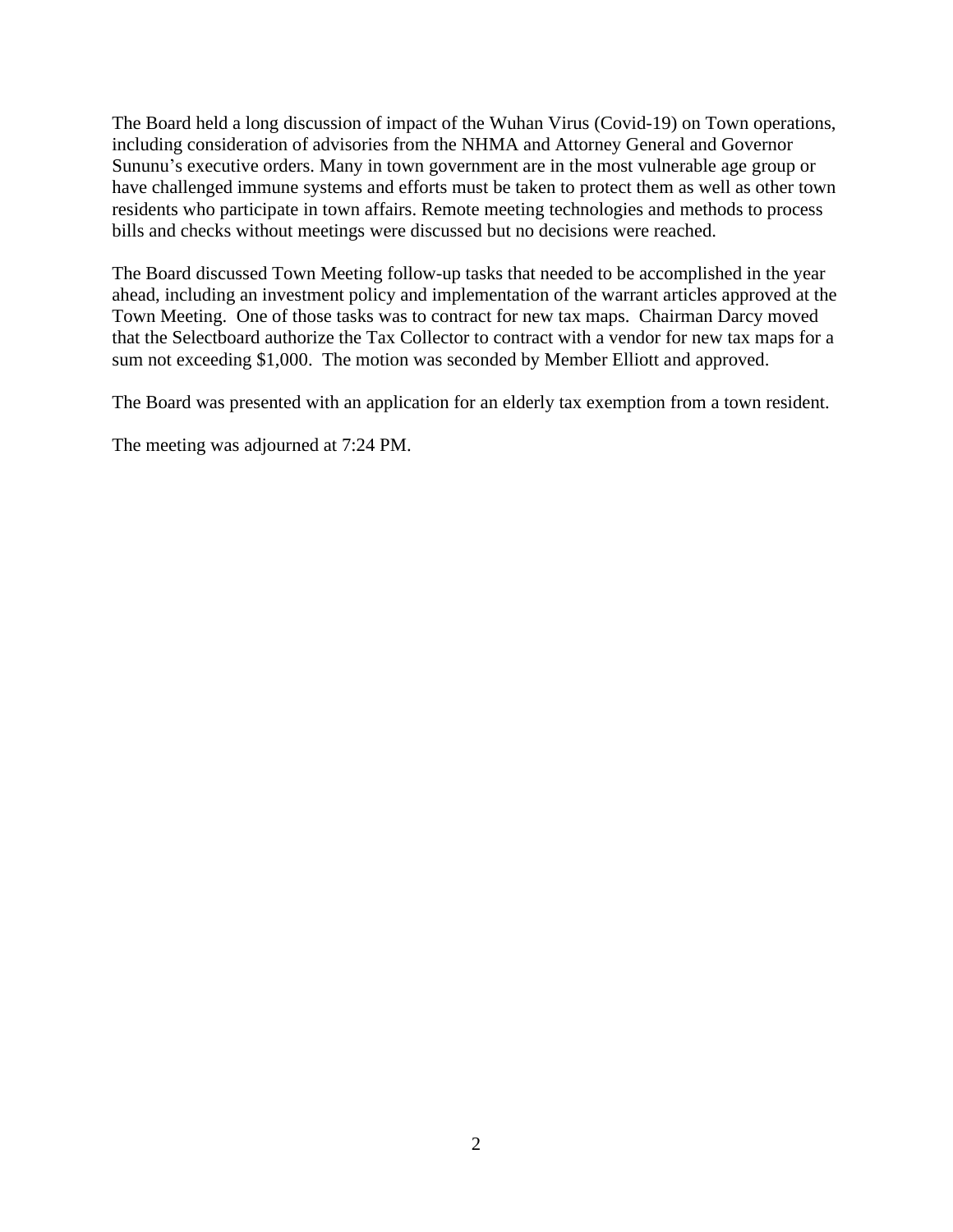## **BENTON TOWN HALL RENTAL APPLICATION AND RULES OF USE**

| <b>Date Submitted:</b> | Date & Time of event:  |  |
|------------------------|------------------------|--|
| Name:                  | <b>Contact number:</b> |  |
| <b>Address:</b>        | Email:                 |  |

**Detailed Description of event (to include estimated number of attendees, setup/layout and any entertainment):** 

**\_\_\_\_\_\_\_\_\_\_\_\_\_\_\_\_\_\_\_\_\_\_\_\_\_\_\_\_\_\_\_\_\_\_\_\_\_\_\_\_\_\_\_\_\_\_\_\_\_\_\_\_\_\_\_\_\_\_\_\_\_\_\_\_\_\_\_ \_\_\_\_\_\_\_\_\_\_\_\_\_\_\_\_\_\_\_\_\_\_\_\_\_\_\_\_\_\_\_\_\_\_\_\_\_\_\_\_\_\_\_\_\_\_\_\_\_\_\_\_\_\_\_\_\_\_\_\_\_\_\_\_\_\_\_ \_\_\_\_\_\_\_\_\_\_\_\_\_\_\_\_\_\_\_\_\_\_\_\_\_\_\_\_\_\_\_\_\_\_\_\_\_\_\_\_\_\_\_\_\_\_\_\_\_\_\_\_\_\_\_\_\_\_\_\_\_\_\_\_\_\_\_ \_\_\_\_\_\_\_\_\_\_\_\_\_\_\_\_\_\_\_\_\_\_\_\_\_\_\_\_\_\_\_\_\_\_\_\_\_\_\_\_\_\_\_\_\_\_\_\_\_\_\_\_\_\_\_\_\_\_\_\_\_\_\_\_\_\_\_** 

1. Rental fees are \$50 per day during seasons when heat is not required, \$75 per day during seasons when heat is required.

2. The facility is to be left in the same condition as found prior to the rental; including tables & chairs

3. A security deposit of \$25 is required in addition to the rental fee, due upon application. The security deposit will be returned after the key has been returned and the hall has been verified to be in the same condition as prior to rental. Failure to clean the hall and/or damage to the hall will be deducted from the security deposit.

4. All trash and/or materials must be removed immediately after the use of the hall, by the renter.

5. Any damage caused by the renter or persons in the renter's party will be the responsibility of the renter and the renter may be billed for damage to Town property.

6. Any damage must be reported immediately to the Town;

7. No smoking in Town Buildings.

8. No open flames or fires in or on Town Property.

9. No pets allowed; except registered service animals.

10. The refrigerator and stove belonging to the Town of Benton may be used by the renter or their party; and left in clean condition immediately after the rental.

11. All doors and windows must be closed and locked at the end of the rental.

12. Lights will be turned off prior to leaving the building and thermostat will be turned down to 55 degrees.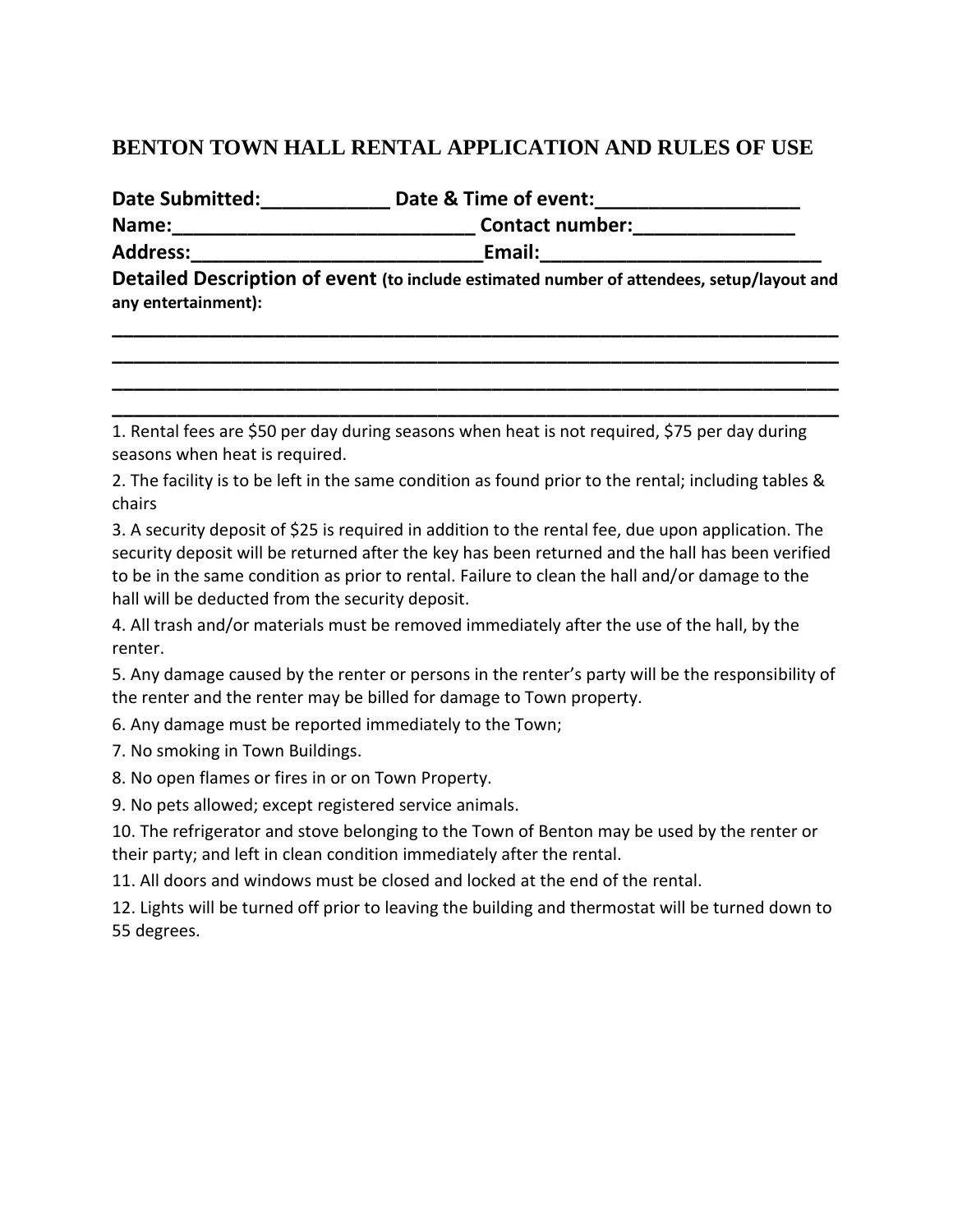13. Any special equipment required is the responsibility of the renter.

14. The key to the Town Hall may be picked up from the Town Clerk before the rental and must be returned the following Monday evening, unless other arrangements are made prior to the rental.

15. Failure to abide by these rules will result in the renter being banned from the future use of the facility.

16. The Town of Benton reserves the right to cancel any reservation at any time for emergency use.

The renter hereby agrees to release and hold harmless the Town of Benton, its employees and agents from any liability or personal injury, or loss or damage to personal property, which may arise in any way by the use or occupancy of the Benton T own Hall. I certify that I have read the Town Hall Rental Application and Rules of Use and will see that my activity will abide by these rules. I understand that I am responsible for lost, stolen and/or damaged equipment at the Town Hall and the conduct of the attending group. I understand that I and my party must abide by all rules, regulations, policies and procedures as they may apply to my rental. My signature further indicates that I have read this statement and certify that all of the information herein is true.

\_\_\_\_\_\_\_\_\_\_\_\_\_\_\_\_\_\_\_\_\_\_\_\_\_\_\_\_\_\_\_\_\_\_\_\_\_\_ \_\_\_\_\_\_\_\_\_\_\_\_\_\_\_\_\_\_\_\_ Applicant Date

| <b>OFFICE USE ONLY:</b>                            |                      |
|----------------------------------------------------|----------------------|
| Fee: \$50 \$75 (circle one) Security deposit: \$25 |                      |
| Collected by:                                      | (Please Print) Date: |

| Selectboard approval: |  |
|-----------------------|--|
|                       |  |

\_\_\_\_\_\_\_\_\_\_\_\_\_\_\_\_\_\_\_\_\_\_\_